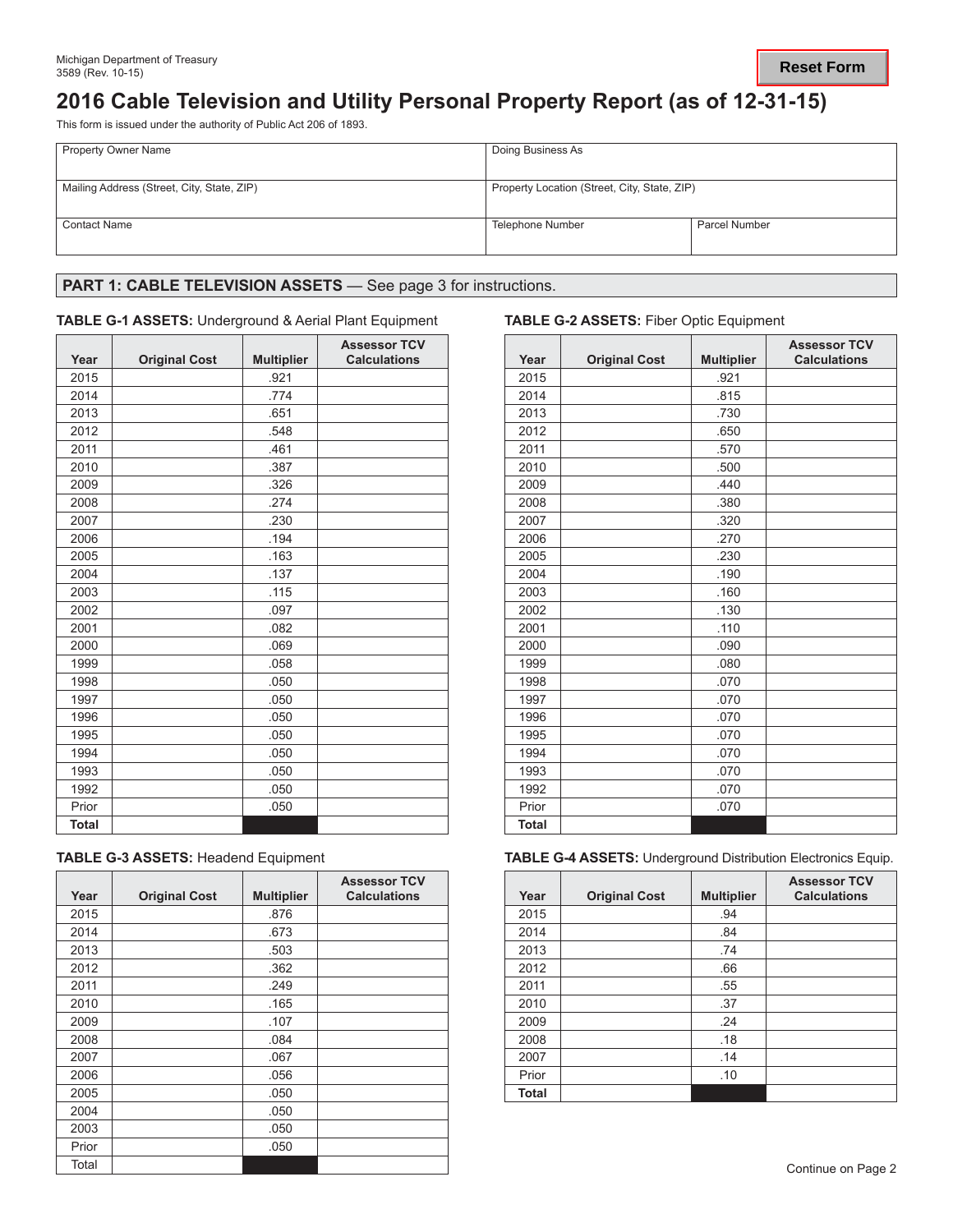| Year  | <b>Original Cost</b> | <b>Multiplier</b> | <b>Assessor TCV</b><br><b>Calculations</b> |
|-------|----------------------|-------------------|--------------------------------------------|
| 2015  |                      | .94               |                                            |
| 2014  |                      | .84               |                                            |
| 2013  |                      | .74               |                                            |
| 2012  |                      | .66               |                                            |
| 2011  |                      | .55               |                                            |
| 2010  |                      | .45               |                                            |
| 2009  |                      | .34               |                                            |
| 2008  |                      | .30               |                                            |
| 2007  |                      | .25               |                                            |
| 2006  |                      | .15               |                                            |
| 2005  |                      | .15               |                                            |
| 2004  |                      | .15               |                                            |
| 2003  |                      | .15               |                                            |
| Prior |                      | .15               |                                            |
| Total |                      |                   |                                            |

# **TABLE G-5 ASSETS:** Aerial Distribution Electronics Equip.

# **PART 2: UTILITY ASSETS** - See page 3 for instructions.

| Year  | <b>Original Cost</b> | <b>Multiplier</b> | <b>Assessor TCV</b><br><b>Calculations</b> | Year  | <b>Original Cost</b> | <b>Multip</b> |
|-------|----------------------|-------------------|--------------------------------------------|-------|----------------------|---------------|
| 2015  |                      | .93               |                                            | 2015  |                      | .96           |
| 2014  |                      | .87               |                                            | 2014  |                      | .93           |
| 2013  |                      | .81               |                                            | 2013  |                      | .90           |
| 2012  |                      | .76               |                                            | 2012  |                      | .86           |
| 2011  |                      | .71               |                                            | 2011  |                      | .82           |
| 2010  |                      | .67               |                                            | 2010  |                      | .78           |
| 2009  |                      | .63               |                                            | 2009  |                      | .74           |
| 2008  |                      | .59               |                                            | 2008  |                      | .70           |
| 2007  |                      | .55               |                                            | 2007  |                      | .67           |
| 2006  |                      | .51               |                                            | 2006  |                      | .64           |
| 2005  |                      | .47               |                                            | 2005  |                      | .61           |
| 2004  |                      | .43               |                                            | 2004  |                      | .58           |
| 2003  |                      | .39               |                                            | 2003  |                      | .55           |
| 2002  |                      | .35               |                                            | 2002  |                      | .52           |
| 2001  |                      | .32               |                                            | 2001  |                      | .50           |
| Prior |                      | .32               |                                            | Prior |                      | .50           |
| Total |                      |                   |                                            | Total |                      |               |

| <b>TABLE J ASSETS: Gas Transmission</b> |  |
|-----------------------------------------|--|
|-----------------------------------------|--|

|       |                      |                   | <b>Assessor TCV</b> |              |                      |                |
|-------|----------------------|-------------------|---------------------|--------------|----------------------|----------------|
| Year  | <b>Original Cost</b> | <b>Multiplier</b> | <b>Calculations</b> | Year         | <b>Original Cost</b> | <b>Multipl</b> |
| 2015  |                      | .97               |                     | 2015         |                      | .99            |
| 2014  |                      | .91               |                     | 2014         |                      | 1.00           |
| 2013  |                      | .86               |                     | 2013         |                      | 1.01           |
| 2012  |                      | .81               |                     | 2012         |                      | 1.02           |
| 2011  |                      | .76               |                     | 2011         |                      | 1.03           |
| 2010  |                      | .71               |                     | 2010         |                      | 1.04           |
| 2009  |                      | .67               |                     | 2009         |                      | 1.05           |
| 2008  |                      | .63               |                     | 2008         |                      | 1.06           |
| 2007  |                      | .59               |                     | 2007         |                      | 1.08           |
| 2006  |                      | .56               |                     | 2006         |                      | 1.10           |
| 2005  |                      | .53               |                     | 2005         |                      | 1.12           |
| 2004  |                      | .51               |                     | 2004         |                      | 1.14           |
| 2003  |                      | .49               |                     | 2003         |                      | 1.16           |
| 2002  |                      | .47               |                     | 2002         |                      | 1.18           |
| 2001  |                      | .45               |                     | 2001         |                      | 1.20           |
| Prior |                      | .45               |                     | Prior        |                      | 1.20           |
| Total |                      |                   |                     | <b>Total</b> |                      |                |

# **TABLE H ASSETS:** Gas Distribution **TABLE I ASSETS:** Electric Transmission and Distribution

| <b>Assessor TCV</b><br><b>Calculations</b> | Year         | <b>Original Cost</b> | <b>Multiplier</b> | <b>Assessor TCV</b><br><b>Calculations</b> |
|--------------------------------------------|--------------|----------------------|-------------------|--------------------------------------------|
|                                            | 2015         |                      | .96               |                                            |
|                                            | 2014         |                      | .93               |                                            |
|                                            | 2013         |                      | .90               |                                            |
|                                            | 2012         |                      | .86               |                                            |
|                                            | 2011         |                      | .82               |                                            |
|                                            | 2010         |                      | .78               |                                            |
|                                            | 2009         |                      | .74               |                                            |
|                                            | 2008         |                      | .70               |                                            |
|                                            | 2007         |                      | .67               |                                            |
|                                            | 2006         |                      | .64               |                                            |
|                                            | 2005         |                      | .61               |                                            |
|                                            | 2004         |                      | .58               |                                            |
|                                            | 2003         |                      | .55               |                                            |
|                                            | 2002         |                      | .52               |                                            |
|                                            | 2001         |                      | .50               |                                            |
|                                            | Prior        |                      | .50               |                                            |
|                                            | <b>Total</b> |                      |                   |                                            |

# **TABLE K ASSETS: Fluid Pipeline**

| <b>Assessor TCV</b><br><b>Calculations</b> | Year  | <b>Original Cost</b> | <b>Multiplier</b> | <b>Assessor TCV</b><br><b>Calculations</b> |
|--------------------------------------------|-------|----------------------|-------------------|--------------------------------------------|
|                                            | 2015  |                      | .99               |                                            |
|                                            | 2014  |                      | 1.00              |                                            |
|                                            | 2013  |                      | 1.01              |                                            |
|                                            | 2012  |                      | 1.02              |                                            |
|                                            | 2011  |                      | 1.03              |                                            |
|                                            | 2010  |                      | 1.04              |                                            |
|                                            | 2009  |                      | 1.05              |                                            |
|                                            | 2008  |                      | 1.06              |                                            |
|                                            | 2007  |                      | 1.08              |                                            |
|                                            | 2006  |                      | 1.10              |                                            |
|                                            | 2005  |                      | 1.12              |                                            |
|                                            | 2004  |                      | 1.14              |                                            |
|                                            | 2003  |                      | 1.16              |                                            |
|                                            | 2002  |                      | 1.18              |                                            |
|                                            | 2001  |                      | 1.20              |                                            |
|                                            | Prior |                      | 1.20              |                                            |
|                                            | Total |                      |                   |                                            |